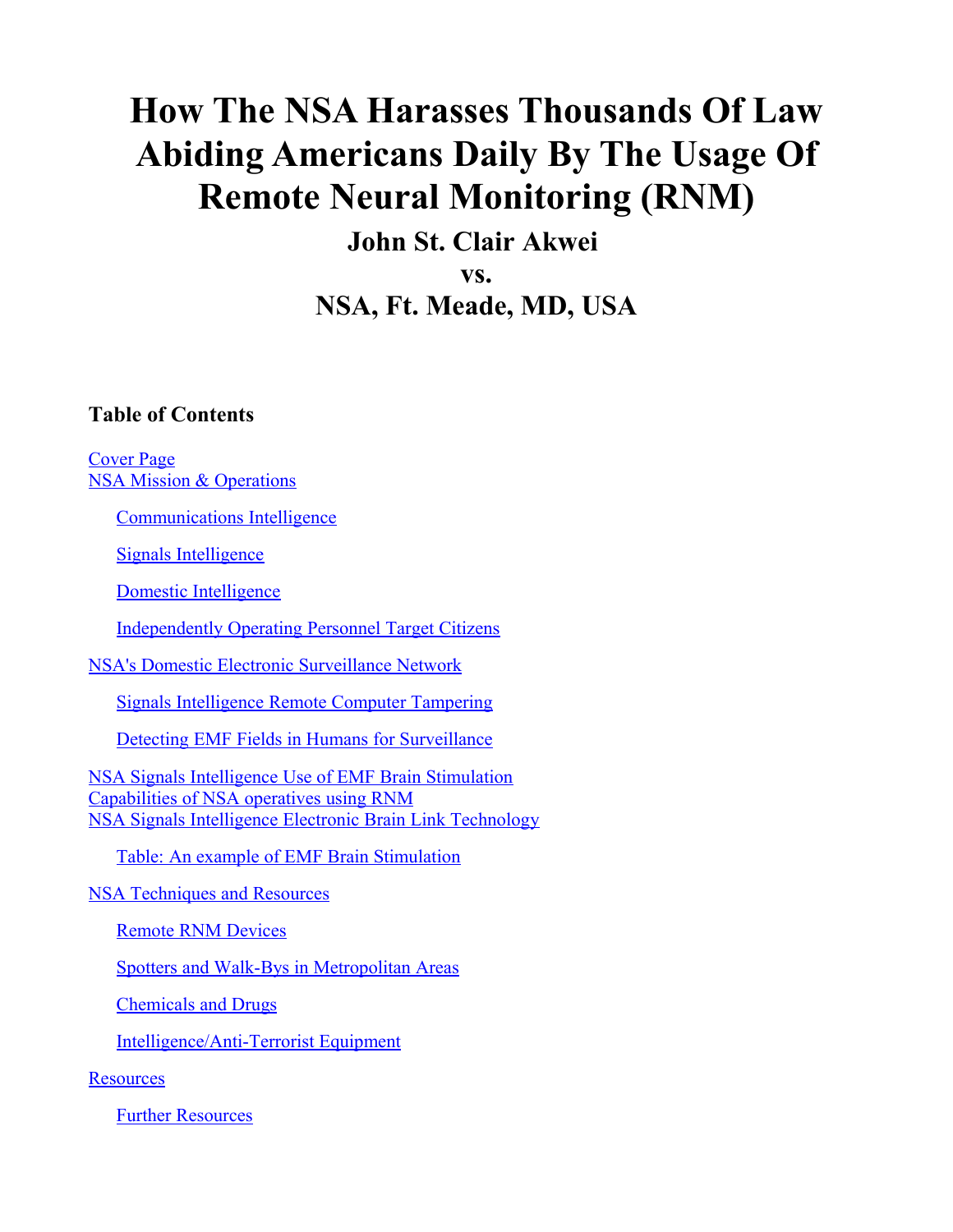## **Cover Page**

Evidence for the Lawsuit filed at the US courthouse in Washington, D.C. (Civil Action 92-0449)

John St.Clair Akwei vs. NSA Ft George G. Meade, MD

My knowledge of the National Security Agency's structure, national security activities, proprietary technology,and covert operations to monitor individual citizens.

[Table of Contents](http://by106w.bay106.mail.live.com/mail/ApplicationMain_11.07.0000.0072.aspx?culture=en-US&hash=-1882120067#TOC)

## **The NSA's mission and the NSA's domestic Intelligence operation.**

## **Communications Intelligence (COMINT)**

Blanket coverage of all electronic communication in the U.S. and the world to ensure national security. The NSA at Ft. Meade, Maryland has had the most advanced computers in the world since the early 1960's. NSA technology is developed and implemented in secret from private corporations, academia, and the general public.

## **Signals Intelligence (SIGINT)**

The Signals Intelligence mission of the NSA has evolved into a program of decoding EMF waves in the environment for wirelessly tapping into computers and tracking persons with the electrical currents in their bodies. Signals Intelligence is based on the fact that everything in the environment with an electric current in it has a magnetic flux around it which gives off EMF waves. The NSA/DoD has developed proprietary advanced digital equipment which can remotely analyze all objects whether man-made or organic that have electrical activity.

## **Domestic Intelligence (DOMINT)**

The NSA has records on all U.S. citizens. The NSA gathers information on U.S. citizens who might be of interest to any of the over 50,000 NSA agents (HUMINT). These agents are authorized by executive order to spy on anyone. The NSA has a permanent National Security Anti-Terrorist surveillance network in place. This surveillance network is completely disguised and hidden from the public.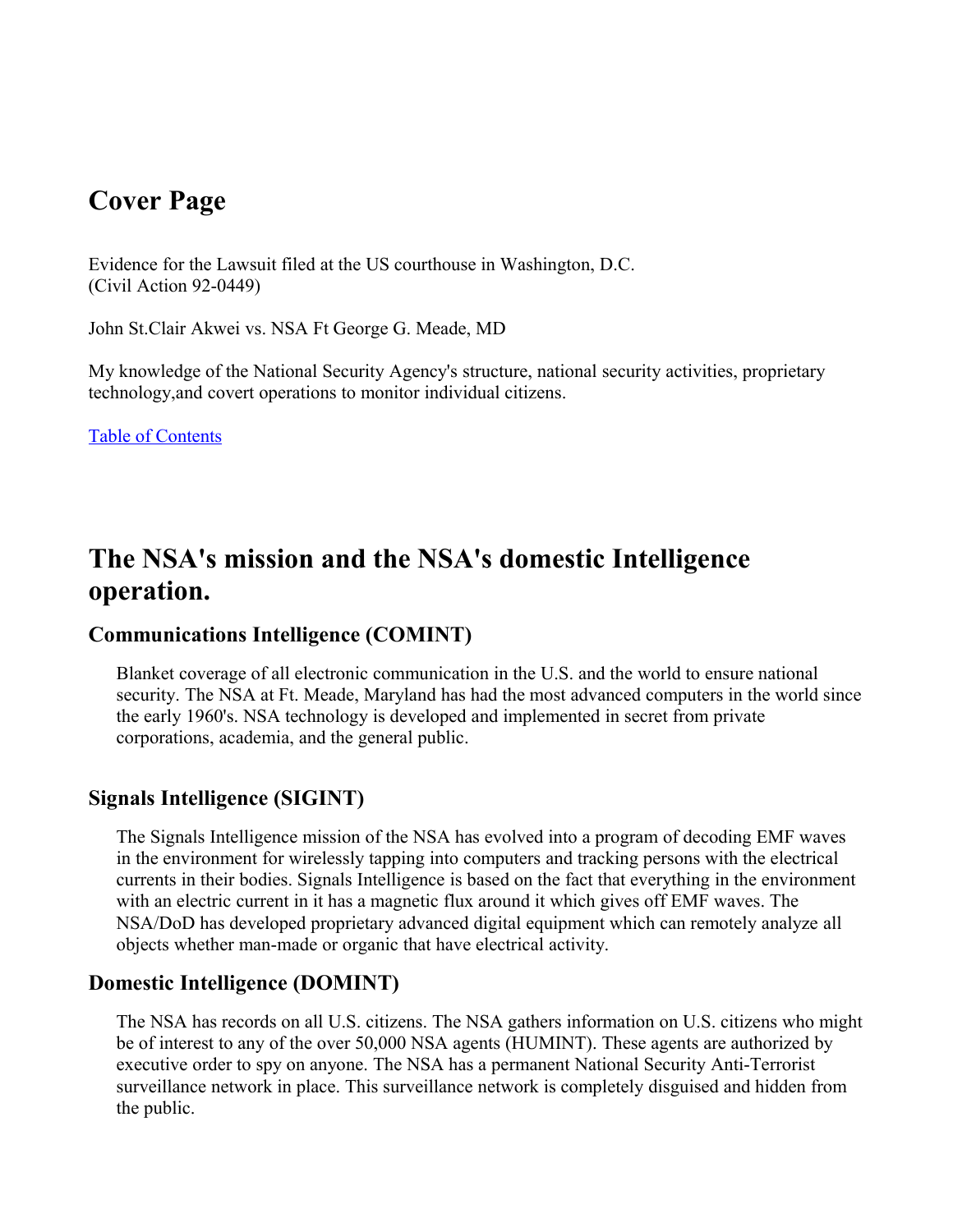Tracking individuals in the U.S. is easily and cost-effectively implemented with the NSA's electronic surveillance network. This network (DOMINT) covers the entire U.S., involves tens of thousands of NSA personnel, and tracks millions of persons simultaneously. Cost effective implementation of operations is assured by NSA computer technology designed to minimize operations costs.

NSA personnel serve in Quasi-public positions in their communities and run cover businesses and legitimate businesses that can inform the intelligence community of persons they would want to track. N.S.A. personnel in the community usually have cover identities such as social workers, lawyers and business owners.

## **Individual citizens occasionally targeted for surveillance by independently operating NSA personnel.**

NSA personnel can control the lives of hundreds of thousands of individuals in the U.S. by using the NSA's domestic intelligence network and cover businesses. The operations independently run by them can sometimes go beyond the bounds of law. Long-term control and sabotage of tens of thousands of unwitting citizens by NSA operatives is likely to happen. NSA Domint has the ability to covertly assassinate U.S. citizens or run covert psychological control operations to cause subjects to be diagnosed with ill mental health.

[Table of Contents](http://by106w.bay106.mail.live.com/mail/ApplicationMain_11.07.0000.0072.aspx?culture=en-US&hash=-1882120067#TOC)

## **NSA's domestic electronic surveillance network**

As of the early 1960's the most advanced computers in the world were at the NSA, Ft. Meade. Research breakthroughs with these computers were kept for the NSA. At the present time the NSA has nanotechnology computers that are 15 years ahead of present computer technology.

The NSA obtains blanket coverage of information in the U.S. by using advanced computers that use artificial intelligence to screen all communications, irregardless of medium, for key words that should be brought to the attention of NSA agents/cryptologists. These computers monitor all communications at the transmitting and receiving ends. This blanket coverage of the U.S. is a result of the NSA's Signals Intelligence (SIGINT) mission.

The NSA's electronic surveillance network is based on a cellular arrangement of devices that can monitor the entire EMF spectrum. This equipment was developed, implemented, and kept secret in the same manner as other electronic warfare programs.

With this technology NSA personnel can non-obtrusively tap into any communication device in existence. This includes computers, telephones, radio and video-based devices, printers, car electronics, and even the minute electrical fields in humans (for tracking individuals).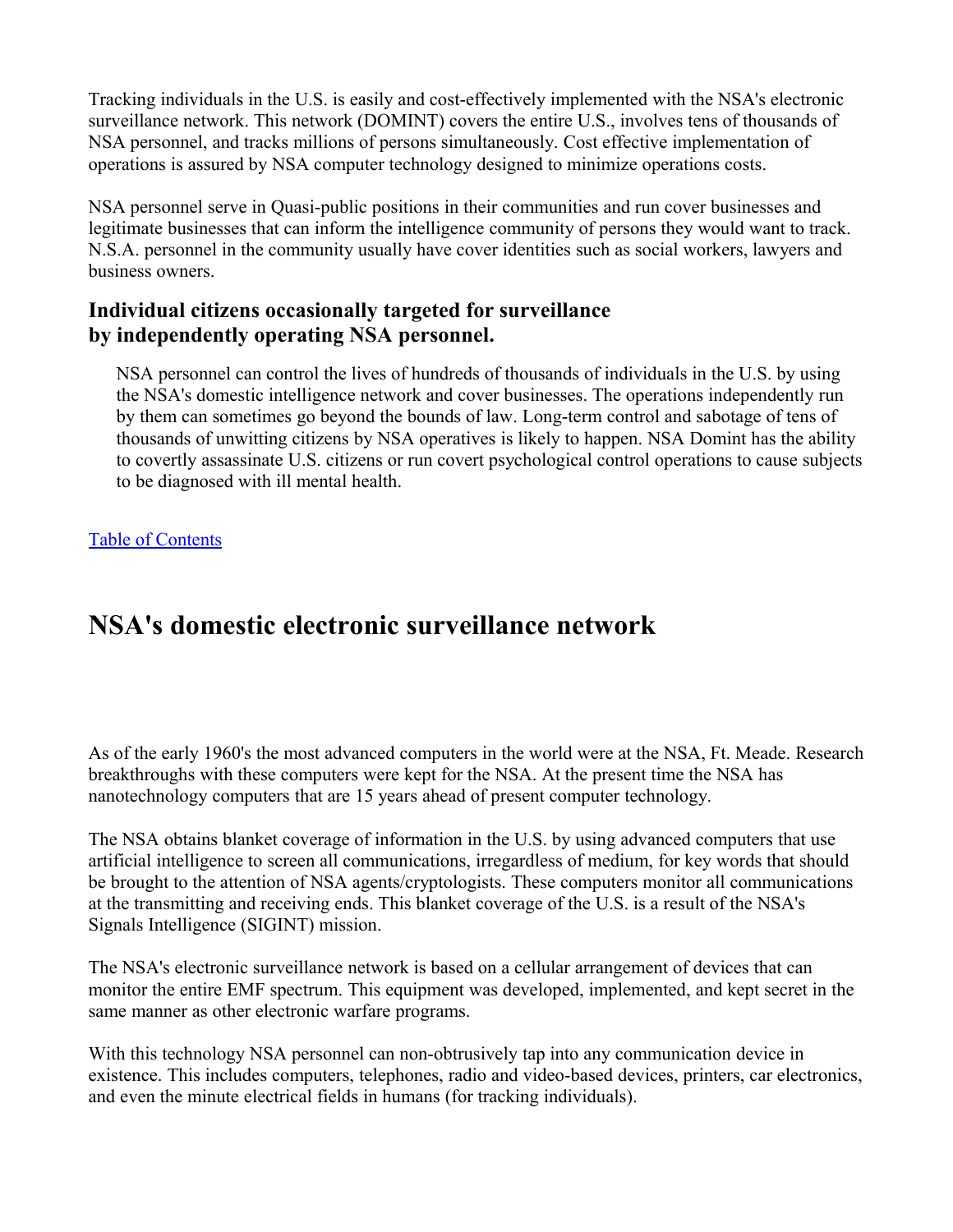## **Signals Intelligence Remote Computer Tampering**

The NSA keeps track of all PCs and other computers sold in the U.S. This is an integral part of the Domestic Intelligence network.

The NSA's EMF equipment can tune in RF emissions from personal computer circuit boards (while filtering out emissions from monitors and power supplies). The RF emission from PC circuit boards contains digital information in the PC. Coded RF waves from the NSA's equipment can resonate PC circuits and change data in the PC's. Thus the NSA can gain wireless modem-style entry into any computer in the country for surveillance or anti-terrorist electronic warfare.

Radio and Television signals can be substituted at the receiving end with special EMF equipment. Replacing signals in Radios and Televisions is another outgrowth of the NSA's Signals Intelligence (SIGINT) mission.

#### **Detecting EMF Fields in Humans for Surveillance.**

A subject's bioelectric field can be remotely detected, so subjects can be monitored anywhere they are. With special EMF equipment NSA cryptologists can remotely read evoked potentials (from EEGs). These can be decoded into a person's brain-states and thoughts. The subject is then perfectly monitored from a distance.

NSA personnel can dial up any individual in the country on the Signals lntelligence EMF scanning network and the NSA's computers will then pinpoint and track that person 24 hours-a-day. The NSA can pick out and track anyone in the U.S.

#### [Table of Contents](http://by106w.bay106.mail.live.com/mail/ApplicationMain_11.07.0000.0072.aspx?culture=en-US&hash=-1882120067#TOC)

## **NSA Signals Intelligence Use of EMF Brain Stimulation**

NSA Signals Intelligence uses EMF Brain Stimulation for Remote Neural Monitoring (RNM) and Electronic Brain Link (EBL). EMF Brain Stimulation has been in development since the MKUltra program of the early 1950's, which included neurological research into "radiation" (non-ionizing EMF) and bioelectric research and development. The resulting secret technology is categorized at the National Security Archives as "Radiation Intelligence," defined as "information from unintentionally emanated electromagnetic waves in the environment, not including radioactivity or nuclear detonation."

Signals Intelligence implemented and kept this technology secret in the same manner as other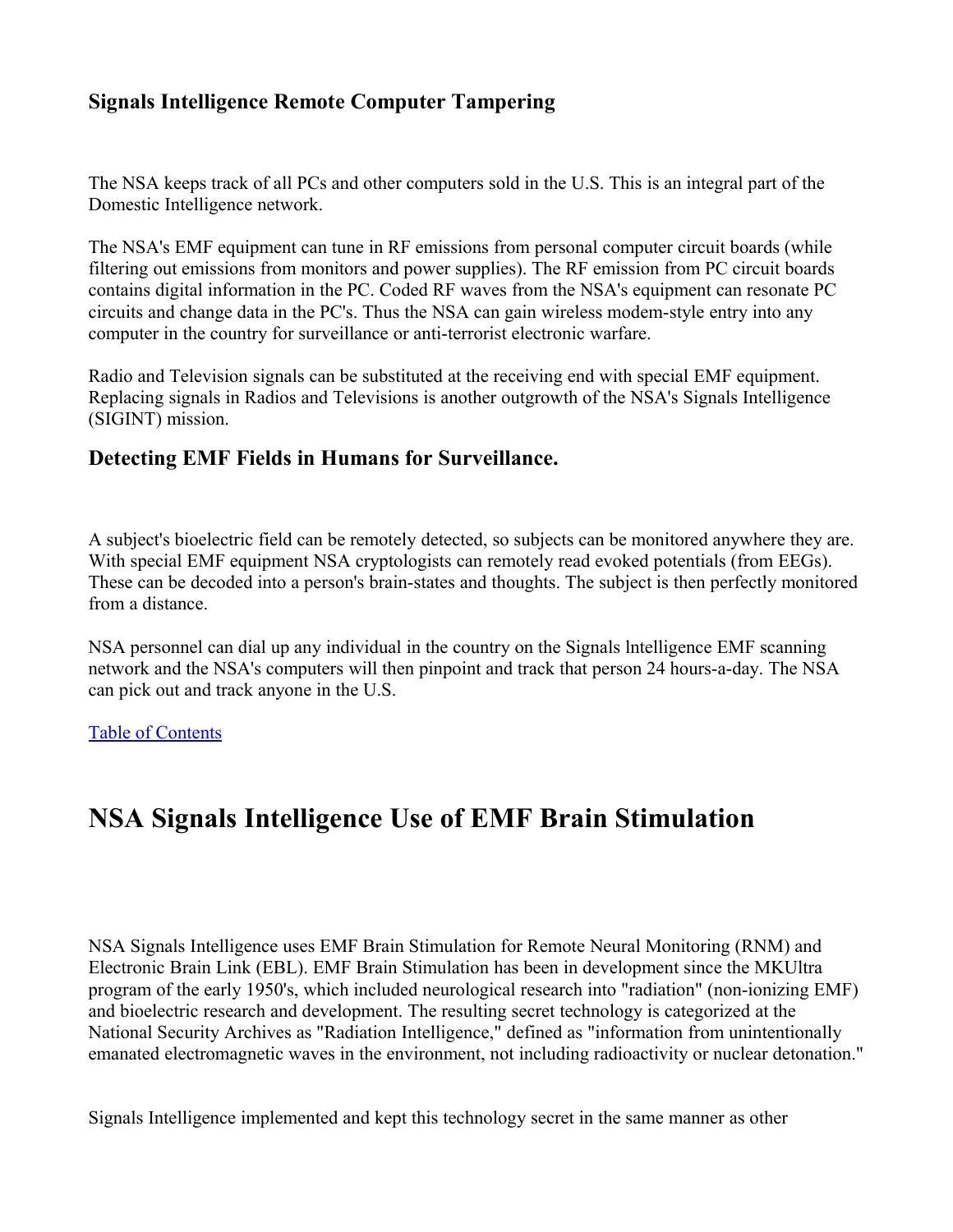electronic warfare programs of the U.S. government. The NSA monitors available information about this technology and withholds scientific research from the public. There are also international intelligence agency agreements to keep this technology secret.

The NSA has proprietary electronic equipment that analyzes electrical activity in humans from a distance. NSA computer-generated brain mapping can continuously monitor all the electrical activity in die brain continuously. The NSA records aid decodes individual brain maps (of hundreds of thousands of persons) for national security purposes. EMF Brain Stimulation is also secretly used by the military for Brain-to-computer link. (In military fighter aircraft, for example.)

For electronic surveillance purposes electrical activity in the speech center of the brain can be translated into the subject's verbal thoughts. RNM can send encoded signals to the brain's auditory cortex thus allowing audio communication direct to the brain (bypassing the ears). NSA operatives can use this to covertly debilitate subjects by simulating auditory hallucinations characteristic of paranoid schizophrenia.

Without any contact with the subject, Remote Neural Monitoring can map out electrical activity from the visual cortex of a subject's brain and show images from the subject's brain on a video monitor. NSA operatives see what the surveillance subject's eyes are seeing. Visual memory can also be seen. RNM can send images direct to the visual cortex. bypassing the eyes and optic nerves. NSA operatives can use this to surreptitiously put images in a surveillance subject's brain while they are in R.E.M. sleep for brain-programming purposes.

[Table of Contents](http://by106w.bay106.mail.live.com/mail/ApplicationMain_11.07.0000.0072.aspx?culture=en-US&hash=-1882120067#TOC)

## **Capabilities of NSA operatives using RNM**

There has been a Signals Intelligence network in the U.S. since the 1940's. The NSA, Ft. Meade has in place a vast two-way wireless RNM system which is used to track subjects and non-invasively monitor audio-visual information in their brain. This is all done with no physical contact with the subject. RNM is the ultimate method of surveillance and domestic intelligence. Speech and 3D sound, and subliminal audio can be sent to the auditory cortex of the subject's brain (bypassing the ears) and images can be sent into the visual cortex. RNM can alter a subject's perceptions, moods, and motor control.

Speech cortex/auditory cortex link has become the ultimate communications system for the intelligence community. RNM allows for a complete audio-visual brain-to-brain link or brain-to-computer link.

#### [Table of Contents](http://by106w.bay106.mail.live.com/mail/ApplicationMain_11.07.0000.0072.aspx?culture=en-US&hash=-1882120067#TOC)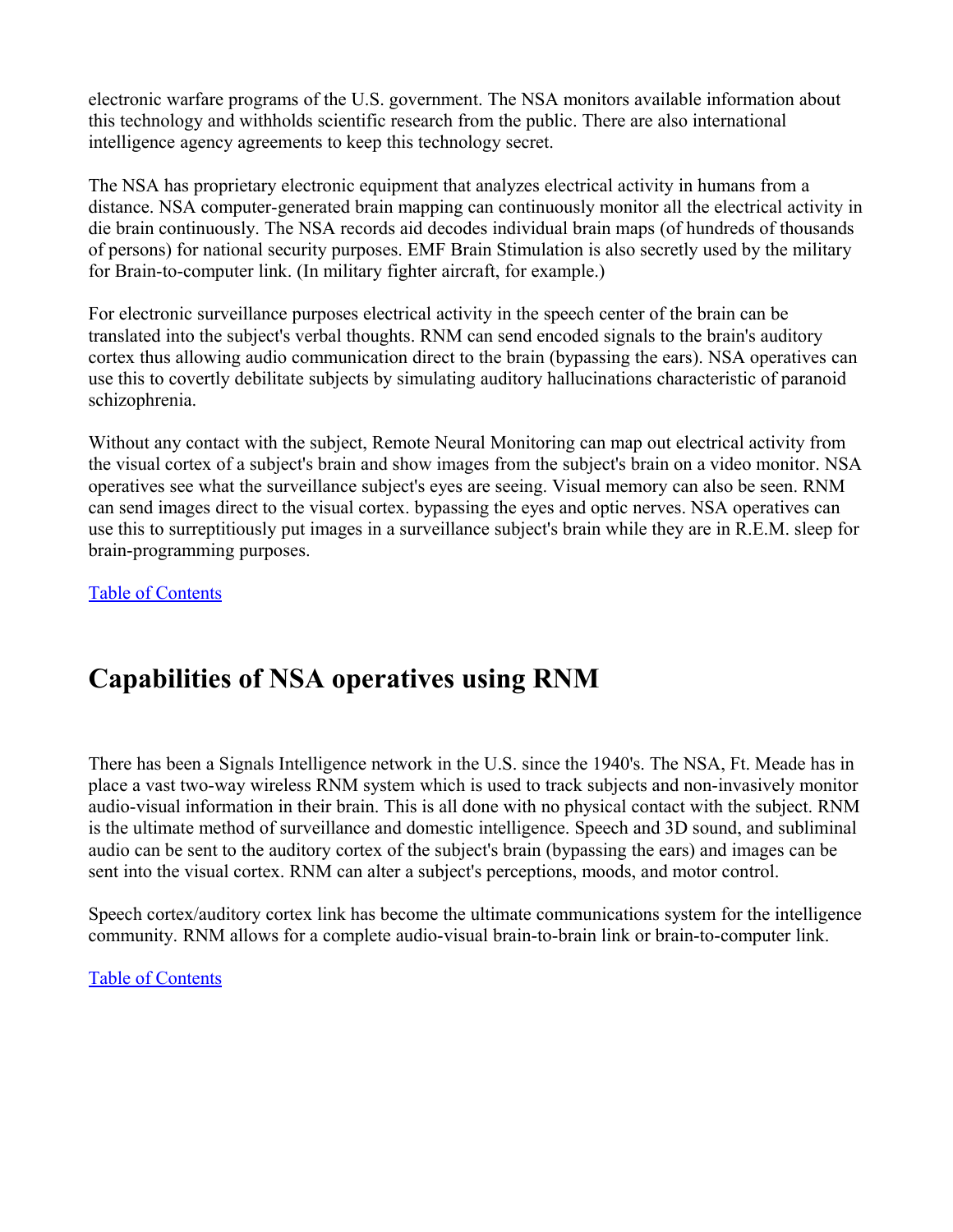## **National Security Agency Signals Intelligence Electronic Brain Link Technology**

NSA SigInt can remotely detect, identify and monitor a person's bioelectric fields.

The NSA's Signals Intelligence has the proprietary ability to remotely and non-invasively monitor information in the human brain by digitally decoding the evoked potentials in the 30-50 hz, .5 milliwatt electro-magnetic emissions from the brain.

Neuronal activity in the brain creates a shifting electrical pattern that has a shifting magnetic flux. This magnetic flux puts out a constant 30-50 hz, .5 milliwatt electromagnetic (EMF) wave. Contained in the electromagnetic emission from the brain are spikes and patterns called "evoked potentials."

Every thought, reaction, motor command, auditory event, and visual image in the brain has a corresponding "evoked potential" or set of "evoked potentials." The EMF emission from the brain can be decoded into the current thoughts, images and sounds in the subject's brain.

NSA SigInt uses EMF-transmitted Brain Stimulation as a communications system to transmit information (as well as nervous system messages) to intelligence agents and also to transmit to the brains of covert operations subjects (on a non-perceptible level).

EMF Brain Stimulation works by sending a complexly coded and pulsed electromagnetic signal to trigger evoked potentials (events) in the brain, thereby forming sound and visual images in the brain's neural circuits. EMF Brain Stimulation can also change a person's brain-states and affect motor control.

Two-way Electronic Brain-Link is done by remotely monitoring neural audio-visual information while transmitting sound to the auditory cortex (bypassing the ears) and transmitting faint images to the visual cortex (bypassing the optic nerves and eyes, the images appear as floating 2-D screens in the brain).

Two-Way Electronic Brain Link has become the ultimate communications system for CIA/NSA personnel. Remote Neural Monitoring (RNM, remotely monitoring bioelectric information in the human brain) has become the ultimate surveillance system. It is used by a limited number of agents in the U.S. Intelligence Community.

RNM requires decoding the resonance frequency of each specific brain area. That frequency is then modulated in order to impose information in That specific brain area. The frequency to which the various brain areas respond varies from 3 Hz to 50 Hz. Only NSA Signals Intelligence modulates signals in this frequency band.

An example of EMF Brain Stimulation:

| Brain Area | Bioelectric | Information Induced |
|------------|-------------|---------------------|
|------------|-------------|---------------------|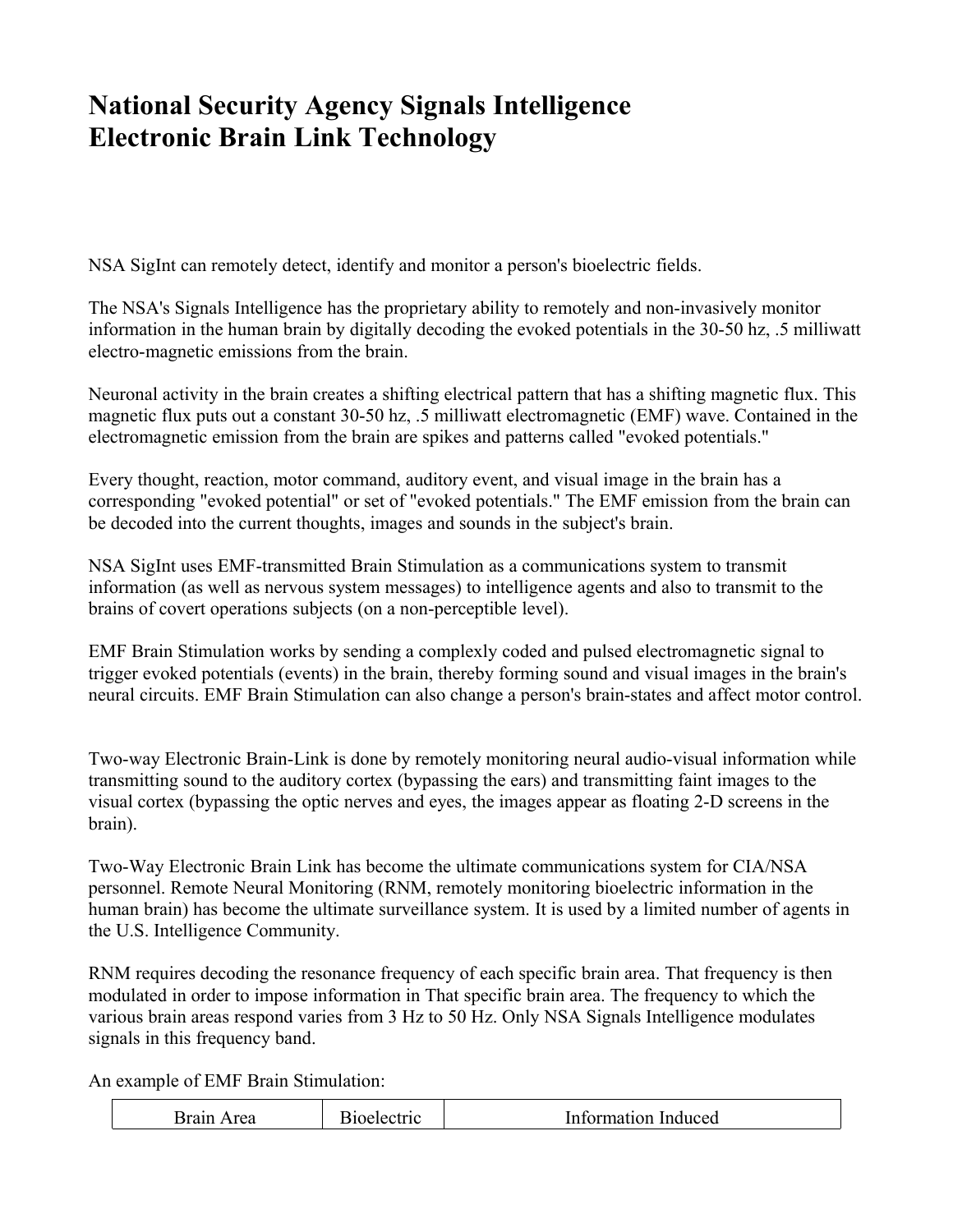|                             | Resonance<br>Frequency | <b>Through Modulation</b>               |
|-----------------------------|------------------------|-----------------------------------------|
| Motor Control Cortex        | 10 HZ                  | Motor Impulse Co-ordination             |
| <b>Auditory Cortex</b>      | 15 HZ                  | Sound which bypasses the ears           |
| Visual Cortex               | 25 HZ                  | Images in the brain, bypassing the eyes |
| <b>Somatosensory Cortex</b> | 09 HZ                  | <b>Phantom Touch Sense</b>              |
| <b>Thought Center</b>       | 20 HZ                  | <b>Imposed Subconscious Thoughts</b>    |

This modulated information can be put into the brain at varying intensities from subliminal to perceptible.

Each person's brain has a unique set of bioelectric resonance/entrainment frequencies. Sending audio information to a person's brain at the frequency of another person's auditory cortex would result in that audio information not being perceived.

The Plaintiff learned of RNM by being in two-way RNM contact with the Kinnecome group at the NSA, Ft. Meade. They used RNM 3D sound direct to the brain to harass the Plaintiff from 10/90 to 5/91. As of 5/91 they have had two-way RNM communications with the Plaintiff and have used RNM to attempt to incapacitate the Plaintiff and hinder the Plaintiff from going to authorities about their activities against the Plaintiff in the last twelve years.

The Kinnecome group has about 100 persons working 24-hours-a-day at Ft Meade. They have also brain-tapped persons the Plaintiff is in contact with to keep the Plaintiff isolated. This is the first time ever that a private citizen has been harassed with RNM and has been able to bring a lawsuit against NSA personnel misusing this intelligence operations method.

[Table of Contents](http://by106w.bay106.mail.live.com/mail/ApplicationMain_11.07.0000.0072.aspx?culture=en-US&hash=-1882120067#TOC)

## **NSA Techniques and Resources**

Remote monitoring/tracking of individuals in any location. inside any building, continuously, anywhere in the country.

A system for inexpensive implementation of these operations allows for thousands of persons in every community to be spied on constantly by the NSA.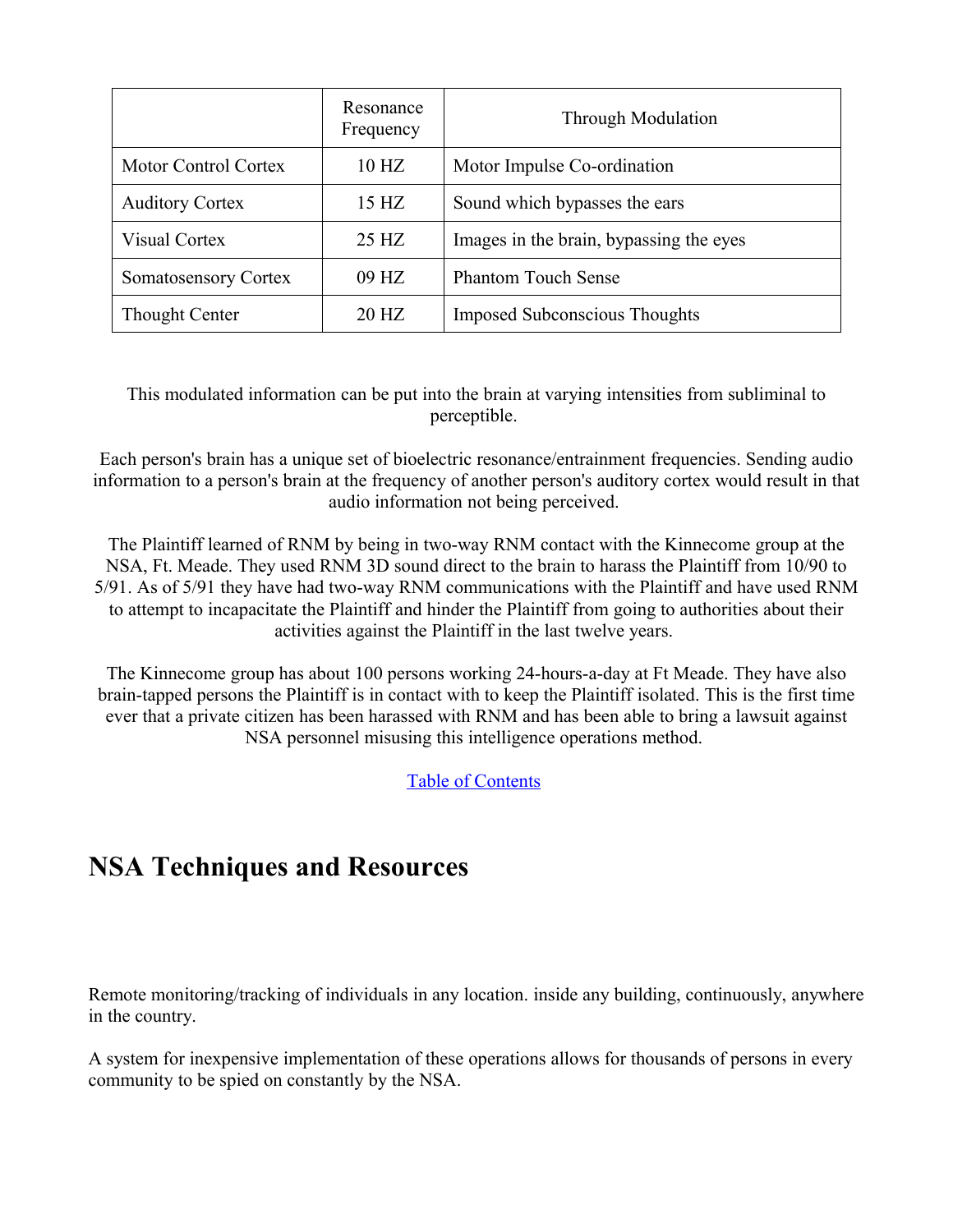## **Remote RNM Devices**

a) NSA's RNM equipment remotely reads the evoked potentials (EEGs) of the human brain for tracking individuals and can send messages through the nervous system to affect their performance.

b) [Information missing from original]

c) RNM can electronically identify individuals and track then anywhere in the U.S. This equipment is on a network and is used for domestic intelligence operations, government security, and military base security, and in case of bioelectric warfare.

#### **Spotters and Walk-Bys in Metropolitan Areas**

a) Tens of thousands of persons in each area working as spotters and neighborhood/business place spies (sometimes unwittingly) following and checking on subjects who have been identified for covert control by NSA personnel.

b) Agents working out of offices can be in constant communication with Spotters who are keeping track of the NSA's thousands of subjects in public.

c) NSA Agents in remote offices can instantly identify (using RNM) any individual spotted in public whom is in contact with surveillance subject.

## **Chemicals and Drugs into Residential Buildings with hidden NSA-lnstalled and maintained plastic plumbing lines.**

a) The NSA has kits for running lines into residential tap water and air ducts of subjects for the delivery of drugs (such as sleeping gas or brainwashing aiding drugs). This is an outgrowth of CIA pharmapsychology.

#### **Brief Overview of Proprietary U.S. Intelligence/Anti-Terrorist Equipment Mentioned.**

Fixed network of special EMF equipment that can read EEGs in human brains and identify/track individuals by using digital computers. ESB (Electrical Stimulation to the Brain) via EMF signal from the NSA Signals Intelligence is used to control subjects.

EMF equipment that gathers information from PC circuit boards by deciphering RF emissions thereby gaining wireless modem-style entry into any personal computer in the country.

All equipment hidden, all technology secret, all scientific research unreported (as in electronic warfare research).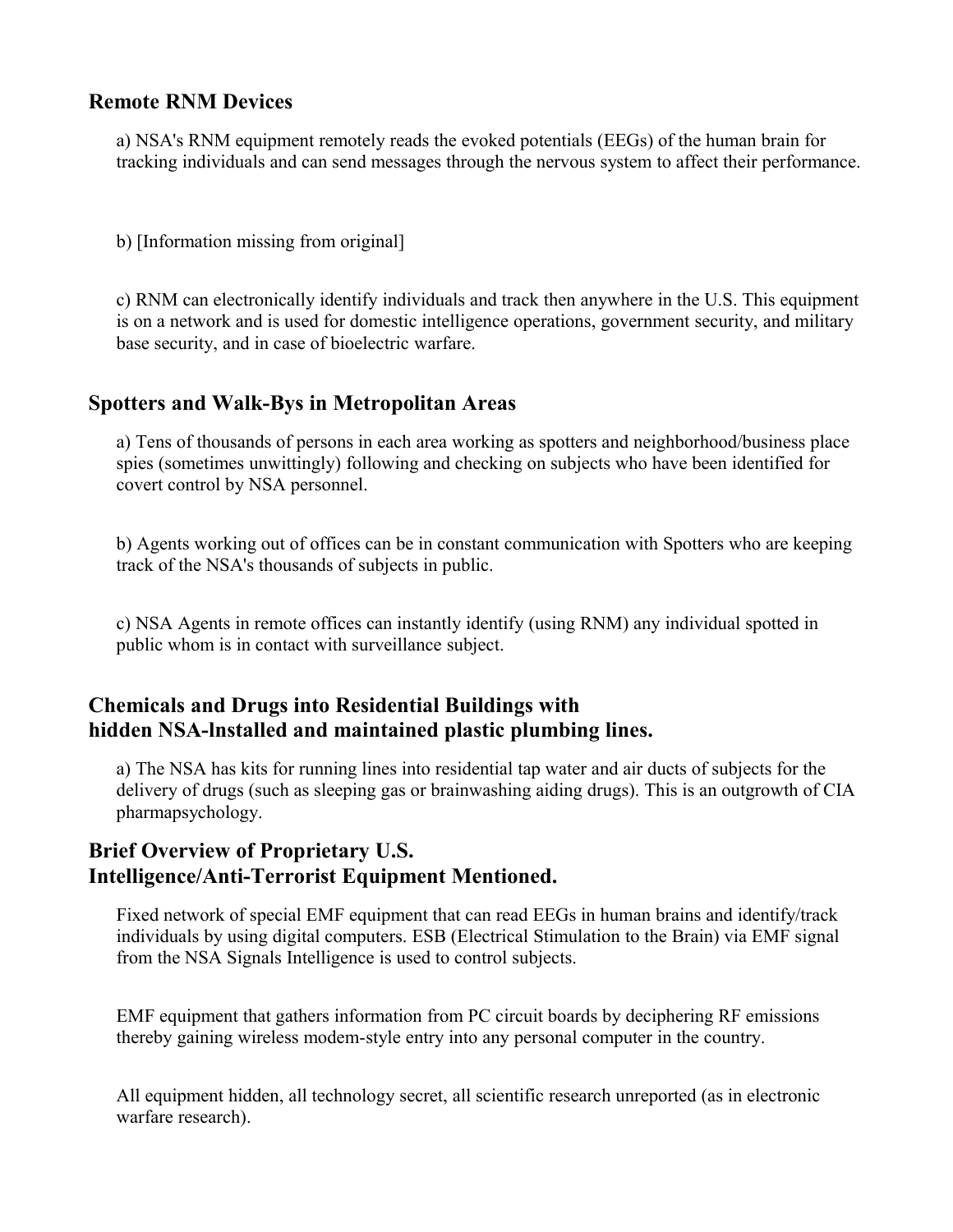Not known to the public at all, yet complete and thorough implementation of this method of domestic intelligence has been in place since the early 1980's.

[Table of Contents](http://by106w.bay106.mail.live.com/mail/ApplicationMain_11.07.0000.0072.aspx?culture=en-US&hash=-1882120067#TOC)

## **Resources**

These publications have only been discovered since December 1991, after Plaintiff had already notified authorities (Dept. of Justice, etc.) of Public Corruption by named NSA employees. When no action was taken against the NSA employees I researched the Intelligence Community electronic surveillance technology involved and discovered the following publications: The Body Electric

Electromagnetism and the Foundrrtion of Life, by Robert Becker, M.D.

p. 265/313/318. Monitoringeuroelectric information in the brain. E-M wave E.S.B.

Cross Currents, by Robert Becker, M.D.

p. 70, p. 78, p. 105/210/216/220/242/299/303 E-M ESB. Simulating auditory hallucinations. p. 274, "Remote computer tampering using the RF emissions from the logic board."

Currents of Death by Paul Brodeur

p. 27/93. Driving brain electrical activity with external E-M, Magnetophosphenes, Delgado.

The Zapping of America by Paul Brodeur

DoD E-M ESB Research, simulating auditory hallucinations.

Of Mice, Men and Molecules, by John H. Heller. 1963.

p. 110, Bioelectricity. probing the brain with E-M waves.

The 3-Pound Universe, by Judith Hooper

p. 29/132/137. CIA EEG research. EEG's for surveillance.

In the Palaces or Memory, by George Johnson

E-M emissions from the brain,the brain as an open electromagnetic circuit.

The Puzzle Palace, by James Bamford

Signals intelligence, most advanced computers in the early Sixties